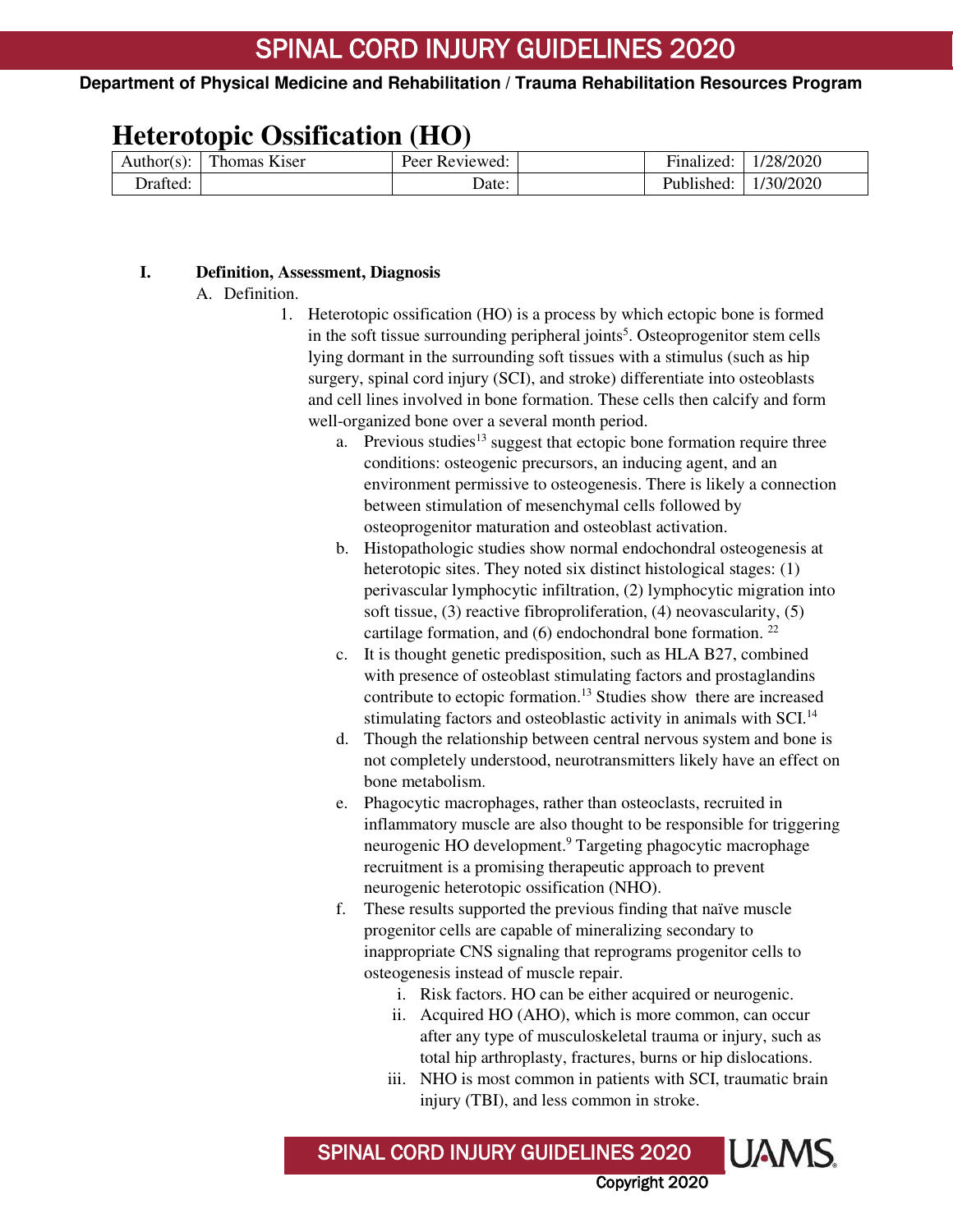# SPINAL CORD INJURY GUIDELINES 2020

## **Department of Physical Medicine and Rehabilitation / Trauma Rehabilitation Resources Program**

- iv. Reported to occur in 16-53% of patients after SCI. Most common locations are hip, knee, shoulder, and elbow.
- v. Incidence after TBI ranges from  $11-28\%$ <sup>5</sup> commonly affected by immobility, spasticity, and fractures. Dysautonomia may also be a risk factor.
- vi. Numerous sources have investigated potential factors contributing to development of HO. A case-control study on patients with traumatic spinal cord injury who developed HO were identified through a database and assessed for signs/symptoms of HO at different time points in time following discharge. Findings showed that patients with complete spinal cord lesions had greatest risk for HO development. The presence of spasticity, thoracic trauma, pneumonia, and nicotine use increased risk for development. There was no correlation between age, sex, race, or length of hospital stay.<sup>6,7</sup>

#### B. Assessment

 $\overline{1}$ 

- I. Signs and Symptoms
	- a. Warmth, swelling, and erythema over a joint.
	- b. Fever. This may be the only sign, and can mimic infection.<sup>6,11</sup>
	- c. Gradual decrease in joint mobility.
- II. Rule out other causes of symptoms
	- a.Vascular System
		- i. Deep Vein Thrombosis
	- b. Infectious
		- i. Cellulitis
		- ii. Osteomyelitis
	- c. Oncologic
		- i. Osteosarcoma
		- ii. Osteochondroma
- C. Diagnosis
	- I. Imaging
		- a. Triple phase bone scan is the gold standard for diagnosis of HO as it shows findings earlier than radiographs, but can be negative in the first couple of days in the acute phase of diagnosis.
		- b. The early stage of HO maturation consists of immature bone not yet detectable by radiographs.<sup>17</sup>
		- c. MRI can be confidently used for the diagnosis of exclusively mature HO, since the signal associated with early HO lesions is heterogeneous.<sup>23</sup>
		- d. 3D CT scanning<sup>1</sup> offers a more accurate approach for guiding surgical excision of HO. Patients found to have significant HO of the hip following SCI or TBI were scanned and classified based on location; anterior, medial, lateral, posterior, and mixed. Use of 3D imaging was more accurate than classifying NHO based on radiologic findings. Other

Copyright 2020

**UAMS** 

SPINAL CORD INJURY GUIDELINES 2020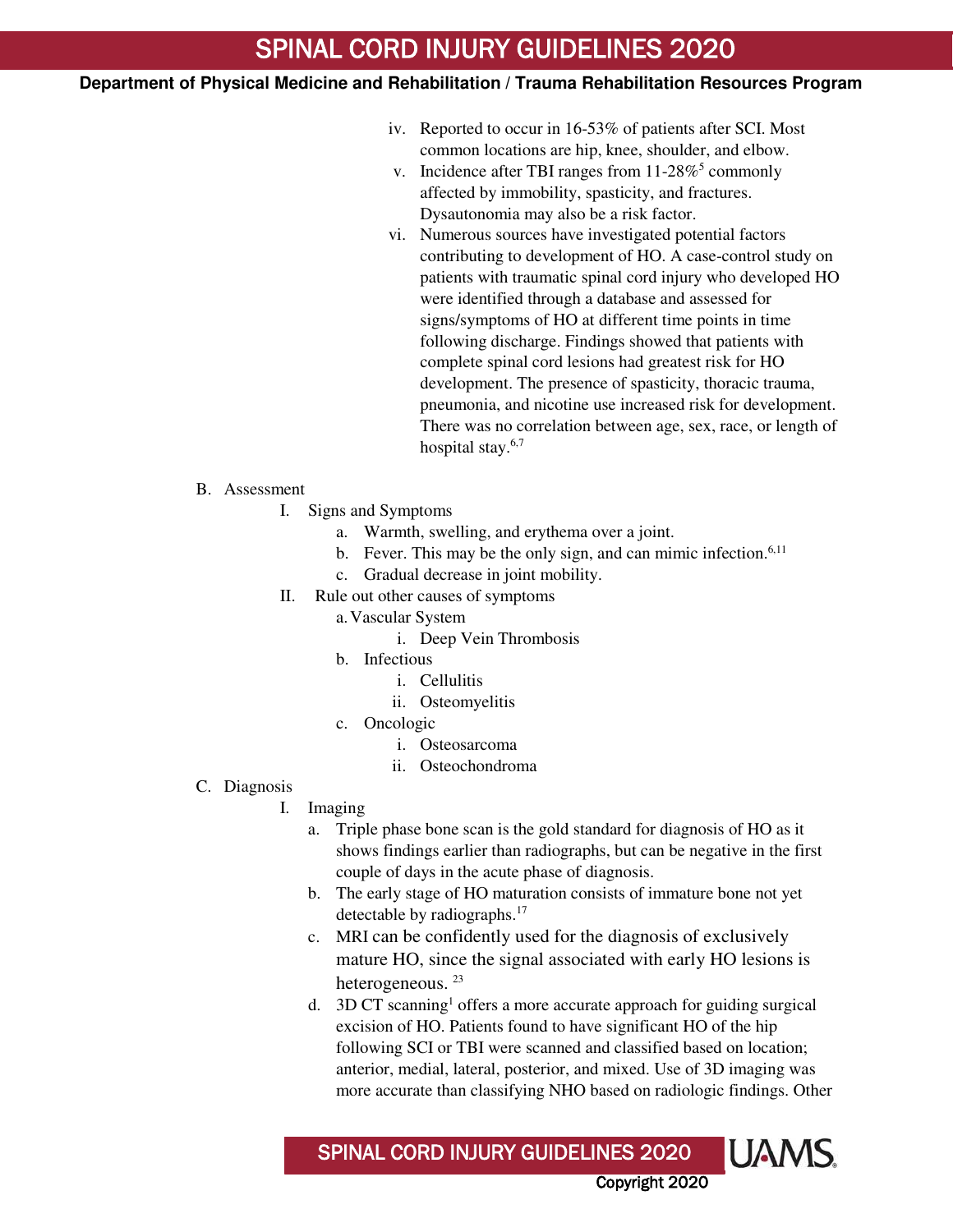benefits include proper assessment of neurovascular structures, easier excision in cases of incomplete HO, and decreased risk of iatrogenic injury.

- e. Ultrasound may be more specific in differentiating HO from other traumatic, inflammatory, or degenerative diseases of skeleton than bone scan. It has been shown to detect earlier than traditional radiographic studies and like 3D CT, can be used to visualize HO prior to surgical excision.<sup>12</sup> It can also reasonably be used to follow maturation of HO as documented in prior studies.<sup>19</sup> It is used more extensively in Europe, and has good sensitivity but specificity data is lacking. <sup>25</sup>
- II. Laboratory Data

 $\overline{1}$ 

- a. Alkaline phosphatase (ALP) levels can rise around first 2 weeks of injury in patients who develop HO and may return to baseline values at approximately 10-12 weeks.<sup>2</sup>
- b. Although ALP is a nonspecific for osteogenic activity, this inexpensive test may be useful adjunct in diagnosis of early HO.
- c. Elevated prostaglandin 24-hour urinary excretion in patients with suspicious symptoms may be helpful when determining need for bone scan.<sup>15</sup>
- d. Although nonspecific, Creatinine Kinase (CK) is typically higher in HO SCI patients and often suggests more involvement of surrounding muscle.<sup>16</sup>
- e. C-Reactive Protein correlates better with inflammatory activity of HO after SCI than does ESR. ESR was found to remain elevated even when clinical signs and symptoms weren't present.<sup>8</sup>

# **II. Management and Treatment Recommendations**

- A. Management and Treatment Recommendations.
	- I. Recognition of signs, symptoms, and risk factors.
	- II. Physical examination of joint and interpretation of available imaging and lab values.
	- III. Obtain appropriate imaging study. Triple phase bone scan should be first line.
		- a. If initial bone scan is negative but clinical findings are highly suggestive of HO, NSAIDs such as Indomethacin can be used to down regulate prostaglandins thought responsible for cell differentiation into new bone formation. 4, 24
		- b. Prophylactic use of three weeks of indomethacin vs three weeks of placebo in SCI patients showed a significantly lower incidence of HO in treatment group vs placebo, and those in treatment group developed HO significantly later than placebo. <sup>4</sup> NSAID prophylaxis appears to help prevent HO development during the acute phase after SCI. <sup>24</sup>
		- c. Use of the Bisphosphonate, Etidronate in groups with positive bone scan and negative radiographic findings vs. positive for both imaging modalities. Showed that clinically significant HO can be prevented if

Copyright 2020

**UAMS** 

SPINAL CORD INJURY GUIDELINES 2020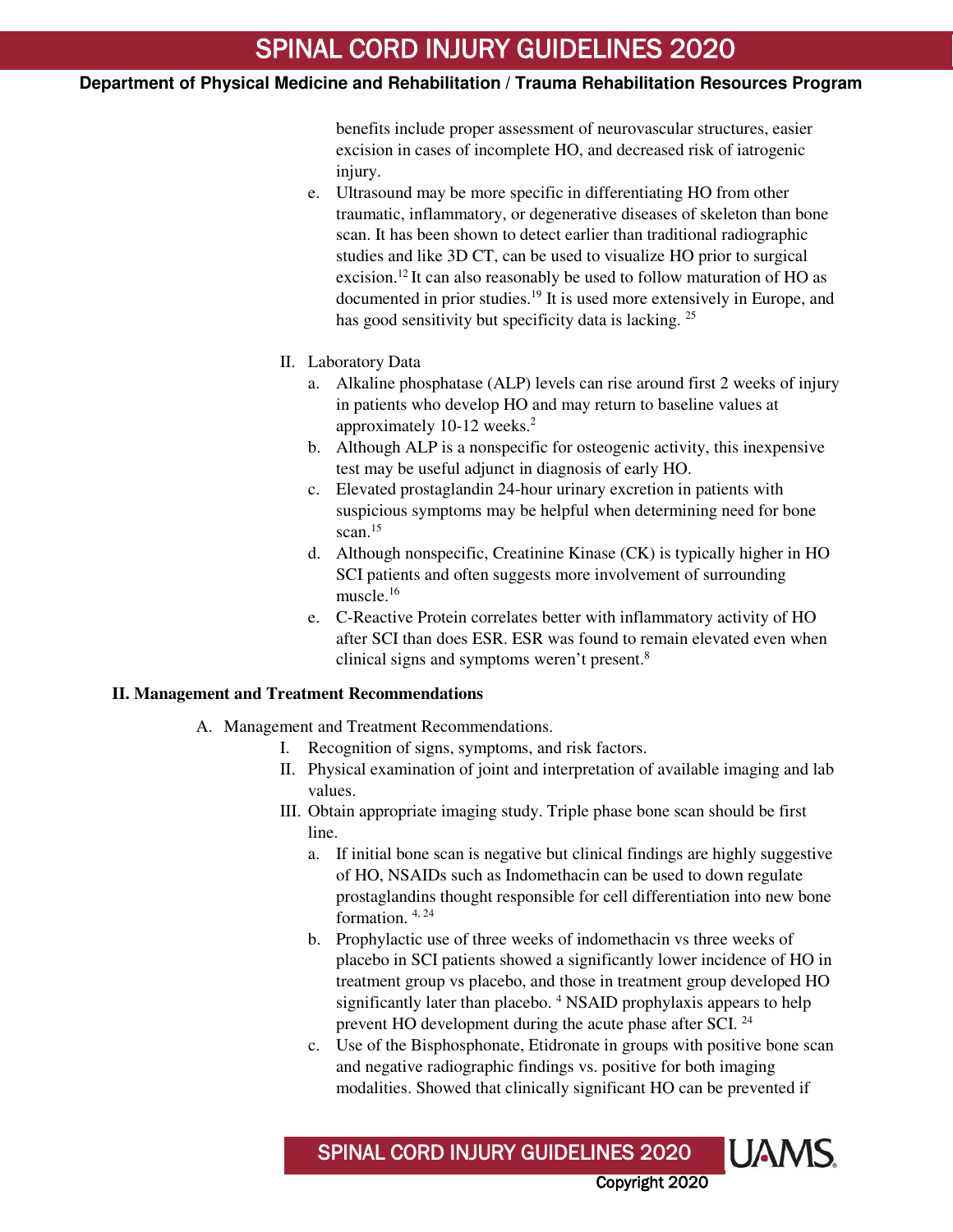treatment started before HO visible on radiographs. Ultimately, no significant difference was found between the two groups in development of HO.  $2,3$ 

- d. Alendronate (ALN) use and HO incidence was assessed in a retrospective study in an acute rehab setting. There was on evidence of HO prevention but abnormal serum ALP was found more frequently in patients with HO development and without oral ALN intake. This evidence could suggest that ALN may play a role in preventing HO, especially in patients with acute SCI with increasing levels of serum ALP. <sup>20</sup>
- e. Radiotherapy can be used as primary or secondary prevention, either in conjunction with surgical excision or prophylactically in patients with severe injuries in whom HO development is high. $12,17$  It has been shown to be safe and effective for treatment of HO, but long term followup is lacking for late radiation side effects. <sup>26</sup>
- f. Botulinum toxin A injected to cause transient muscle paralysis in a mice model of HO mitigated the formation of HO in this model. This may suggest another treatment strategy to manage HO in the acute phase of development. <sup>21</sup>
- g. Surgical excision of the HO is done to improve mobility and function. It is typically only performed: if HO interferes with self-care or sitting in wheelchair; or it contributes to development of pressure ulcers, or causes compression of nerves and blood vessels.<sup>17</sup> Previous studies suggested waiting for maturation of heterotopic bone prior to excision. However, recent studies suggested there is no relationship between surgical intervention relative to onset and risk of recurrence. Therefore, NHO excision should occur when it begins to be troublesome, as soon as comorbid factors are under control, and the HO is sufficiently constituted for excision.<sup>10</sup>

### **III. Prevention and Education**

 $\overline{1}$ 

- A. Potential complications
	- I. If HO not addressed and managed in a timely manner multiple problems can develop: loss of joint mobility, decreased range of motion for ADLs and a loss of mobility can result.
		- a. Peripheral nerve entrapment
		- b. Decreased ROM progressing to ankylosis
		- c. If HO overlies bony prominence, this directly predisposes to pressure ulcer/skin breakdown.12,17

# B. Prevention

- I. Prophylaxis.
	- a. Evidence shows that early treatment with NSAIDs in acute SCI reduces the incidence of HO. <sup>24</sup>
	- b. Warfarin has been associated with decreased HO and may be beneficial if administered after SCI. More studies are likely needed to validate this conclusion.
	- c. Initiation of bisphosphonates such as Etidronate is most effective if initiated

SPINAL CORD INJURY GUIDELINES 2020

Copyright 2020

**UAMS**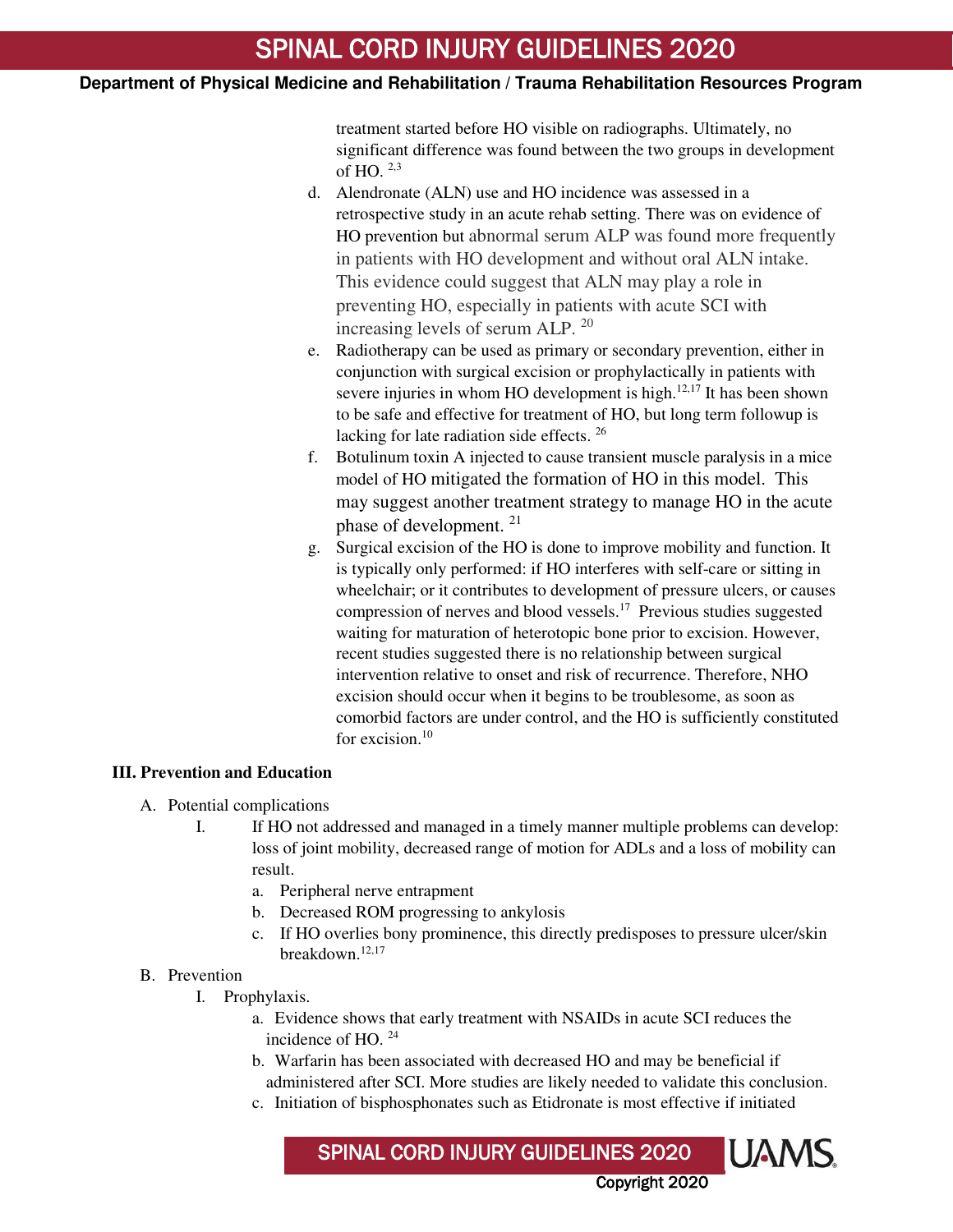early. However, long term use in patients with concomitant bone injures may impair fracture healing.

d. Radiotherapy is thought to halt progression of HO by irradiating mesenchymal pleuripotential cells. Studies show when used as secondary prevention, it may improve joint range of motion and help prevent recurrence.<sup>18</sup>

# C. Education

 $\overline{1}$ 

- I. After diagnosis is confirmed, completion of prescribed medication with a bisphosphonate and NSAID and is recommended for resolution of HO.
- II. Close follow-up with physician is key in management of this condition and prevention of recurrence.

*This guideline was developed to improve health care access in Arkansas and to aid health care providers in making decisions about appropriate patient care. The needs of the individual patient, resources available, and limitations unique to the institution or type of practice may warrant variations.* 

# **Guideline Developers**

Guideline developed by Amanda Price, MD, in collaboration with the TRIUMPH team led by Thomas S. Kiser, MD, and Rani H Lindberg, MD.

# **Selected References**

- 1. Arduini, M., Mancini, F., Farsetti, P., Piperno, A., & Ippolito, E. (2015). A new classification of peri-articular heterotopic ossification of the hip associated with neurological injury: 3D CT scan assessment and intra-operative findings. *The Bone & Joint Journal, 97-B*(7), 899-904. doi:10.1302/0301-620X.97B7.35031 [doi]
- 2. Banovac, K., & Gonzalez, F. (1997). Evaluation and management of heterotopic ossification in patients with spinal cord injury. *Spinal Cord, 35*(3), 158-162.
- 3. Banovac, K., Sherman, A. L., Estores, I. M., & Banovac, F. (2004). Prevention and treatment of heterotopic ossification after spinal cord injury. *The Journal of Spinal Cord Medicine, 27*(4), 376- 382.
- 4. Banovac, K., Williams, J. M., Patrick, L. D., & Haniff, Y. M. (2001). Prevention of heterotopic ossification after spinal cord injury with indomethacin. *Spinal Cord, 39*(7), 370-374. doi:10.1038/sj.sc.3101166 [doi]
- 5. Braddom, R. (2011). *Physical Medicine and Rehabilitation.* Philadelphia, PA: Elsevier.
- 6. Citak, M., Grasmucke, D., Salber, J., Cruciger, O., Meindl, R., Schildhauer, T. A., et al. (2015). Heterotopic ossification mimicking infection in patients with traumatic spinal cord injury.

**UAMS** SPINAL CORD INJURY GUIDELINES 2020 Copyright 2020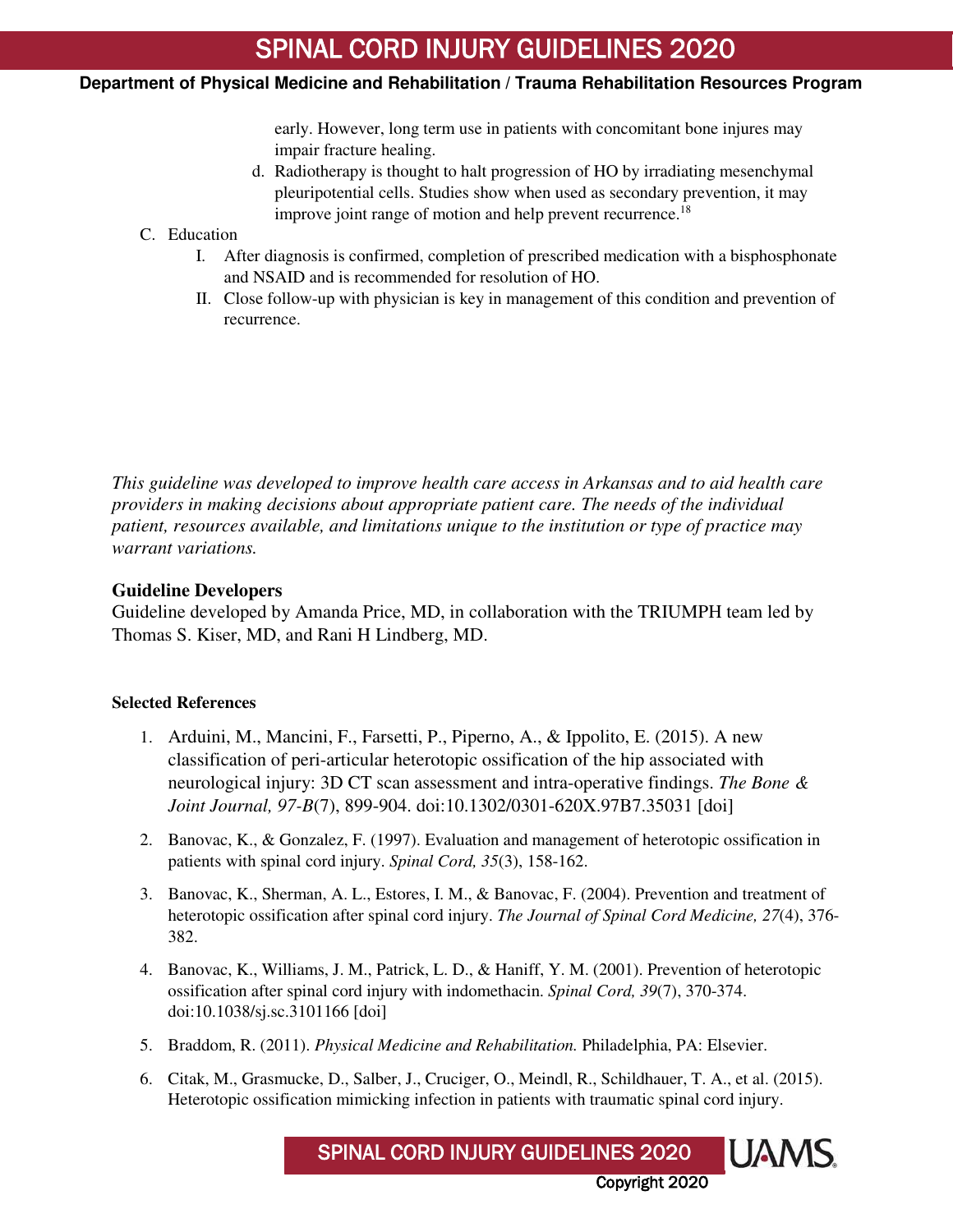# SPINAL CORD INJURY GUIDELINES 2020

# **Department of Physical Medicine and Rehabilitation / Trauma Rehabilitation Resources Program**

 $\overline{1}$ 

Technology and Health Care : Official Journal of the European Society for Engineering and Medicine, doi:THC--1-THC1070 [pii]

- 7. Citak, M., Suero, E. M., Backhaus, M., Aach, M., Godry, H., Meindl, R., et al. (2012). Risk factors for heterotopic ossification in patients with spinal cord injury: A case-control study of 264 patients. *Spine, 37*(23), 1953-1957. doi:10.1097/BRS.0b013e31825ee81b [doi]
- 8. Estrores, I. M., Harrington, A., & Banovac, K. (2004). C-reactive protein and erythrocyte sedimentation rate in patients with heterotopic ossification after spinal cord injury. *The Journal of Spinal Cord Medicine, 27*(5), 434-437.
- 9. Genet, F., Kulina, I., Vaquette, C., Torossian, F., Millard, S., Pettit, A. R., et al. (2015). Neurological heterotopic ossification following spinal cord injury is triggered by macrophage-mediated inflammation in muscle. *The Journal of Pathology, 236*(2), 229- 240. doi:10.1002/path.4519 [doi]
- 10. Genet, F., Ruet, A., Almangour, W., Gatin, L., Denormandie, P., & Schnitzler, A. (2015). Beliefs relating to recurrence of heterotopic ossification following excision in patients with spinal cord injury: A review. *Spinal Cord, 53*(5), 340-344. doi:10.1038/sc.2015.20 [doi]
- 11. Lee, J. W., Jo, Y. S., Park, J. S., Kim, J. M., & Kim, S. K. (2015). Heterotopic ossification in a tetraplegic patient with prolonged fever. Journal of Rehabilitation Medicine, 47(7), 669-671. doi:10.2340/16501977-1984 [doi]
- 12. Ranganathan, K., Loder, S., Agarwal, S., Wong, V. C., Forsberg, J., Davis, T. A., et al. (2015). Heterotopic ossification: Basic-science principles and clinical correlates. *The Journal of Bone and Joint Surgery.American Volume, 97*(13), 1101-1111. doi:10.2106/JBJS.N.01056 [doi]
- 13. Sakellariou, V. I., Grigoriou, E., Mavrogenis, A. F., Soucacos, P. N., & Papagelopoulos, P. J. (2012). Heterotopic ossification following traumatic brain injury and spinal cord injury: Insight into the etiology and pathophysiology. *Journal of Musculoskeletal & Neuronal Interactions, 12*(4), 230-240.
- 14. Schurch, B., Capaul, M., Vallotton, M. B., & Rossier, A. B. (1997). Prostaglandin E2 measurements: Their value in the early diagnosis of heterotopic ossification in spinal cord injury patients. *Archives of Physical Medicine and Rehabilitation, 78*(7), 687-691. doi:S0003- 9993(97)90074-5 [pii]
- 15. Shehab, D., Elgazzar, A. H., & Collier, B. D. (2002). Heterotopic ossification\*. *Journal of Nuclear Medicine, 43*(3), 346-353.
- 16. Singh, R. S., Craig, M. C., Katholi, C. R., Jackson, A. B., & Mountz, J. M. (2003). The predictive value of creatine phosphokinase and alkaline phosphatase in identification of heterotopic ossification in patients after spinal cord injury. Archives of physical medicine and rehabilitation, 84(11), 1584-1588. Chicago